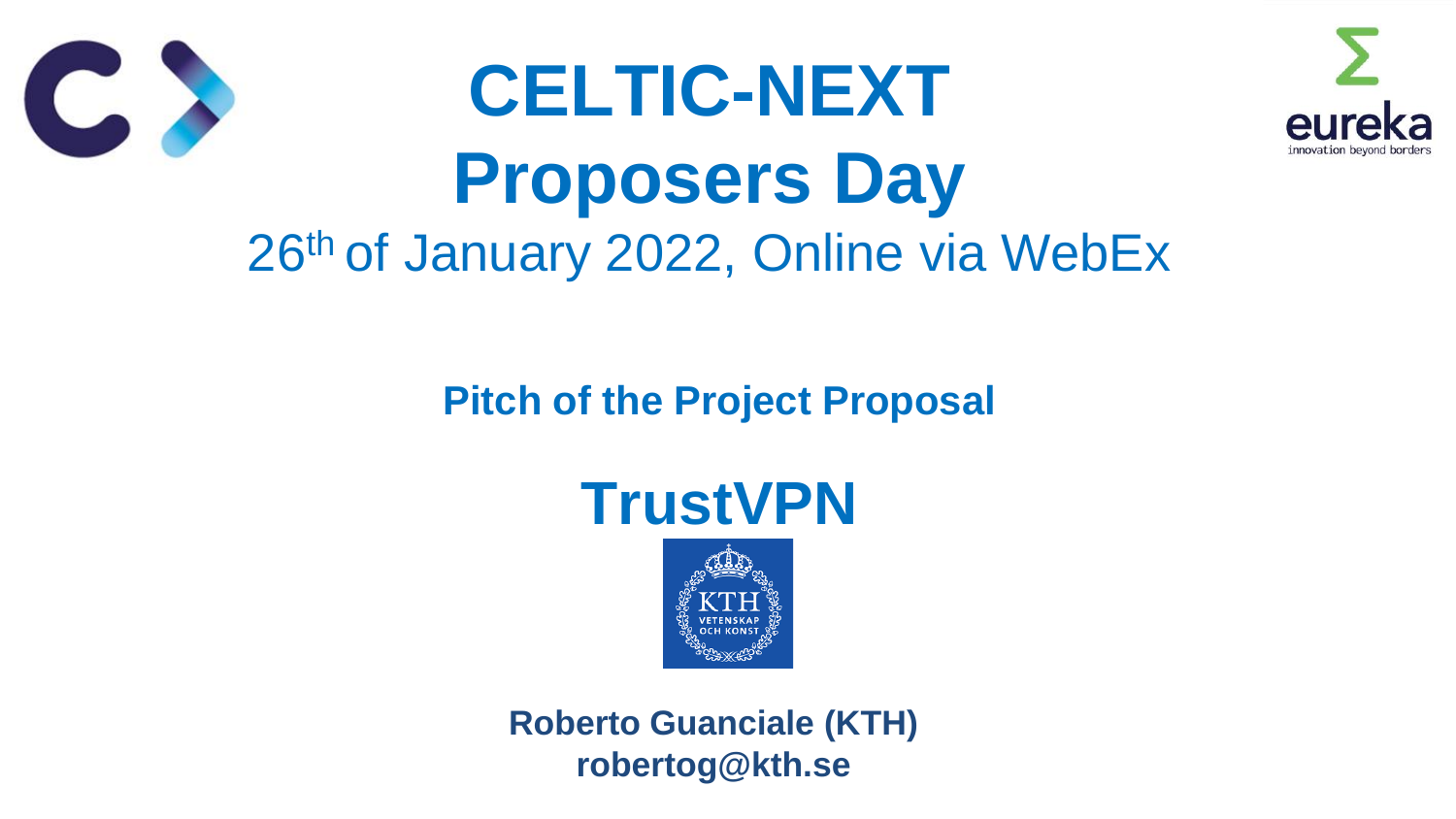



Fast and Verified VPN-enabled Switch based on

- State Of the Art platform for Software Defined Network
- **Verified and verifiable**
- Secure independently of host malfunctions

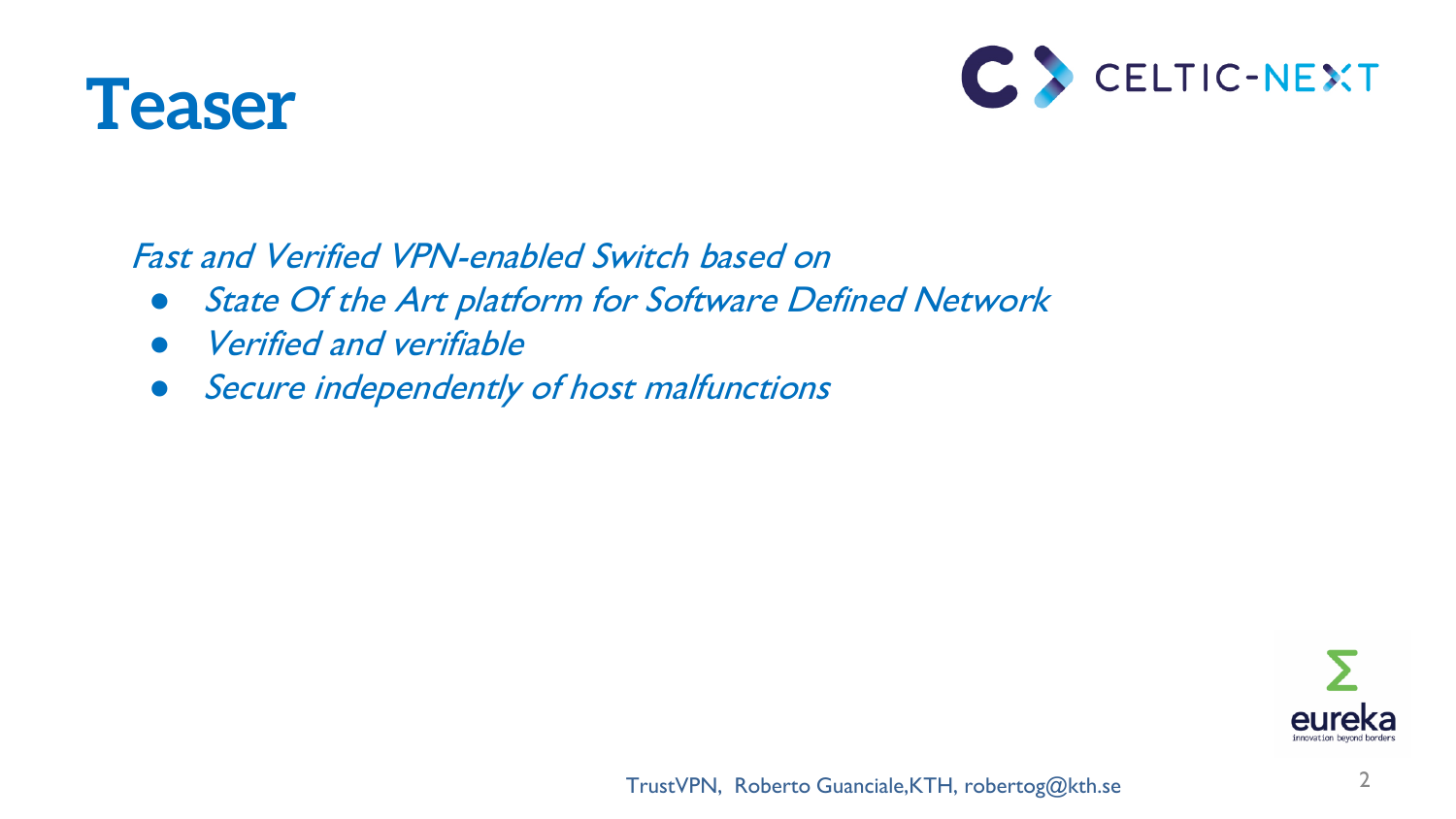## **Organisation Profile**



- Focus on formal (mathematical) verification and testing of SW and Systems
- Proposing group: 2 Associate professors, 2 postdocs, 10 PhD students
- **Members of Center for Cyber Defense and Information Security** 
	- collaboration with Swedish Armed forces
- **Many collaborations with SAAB**



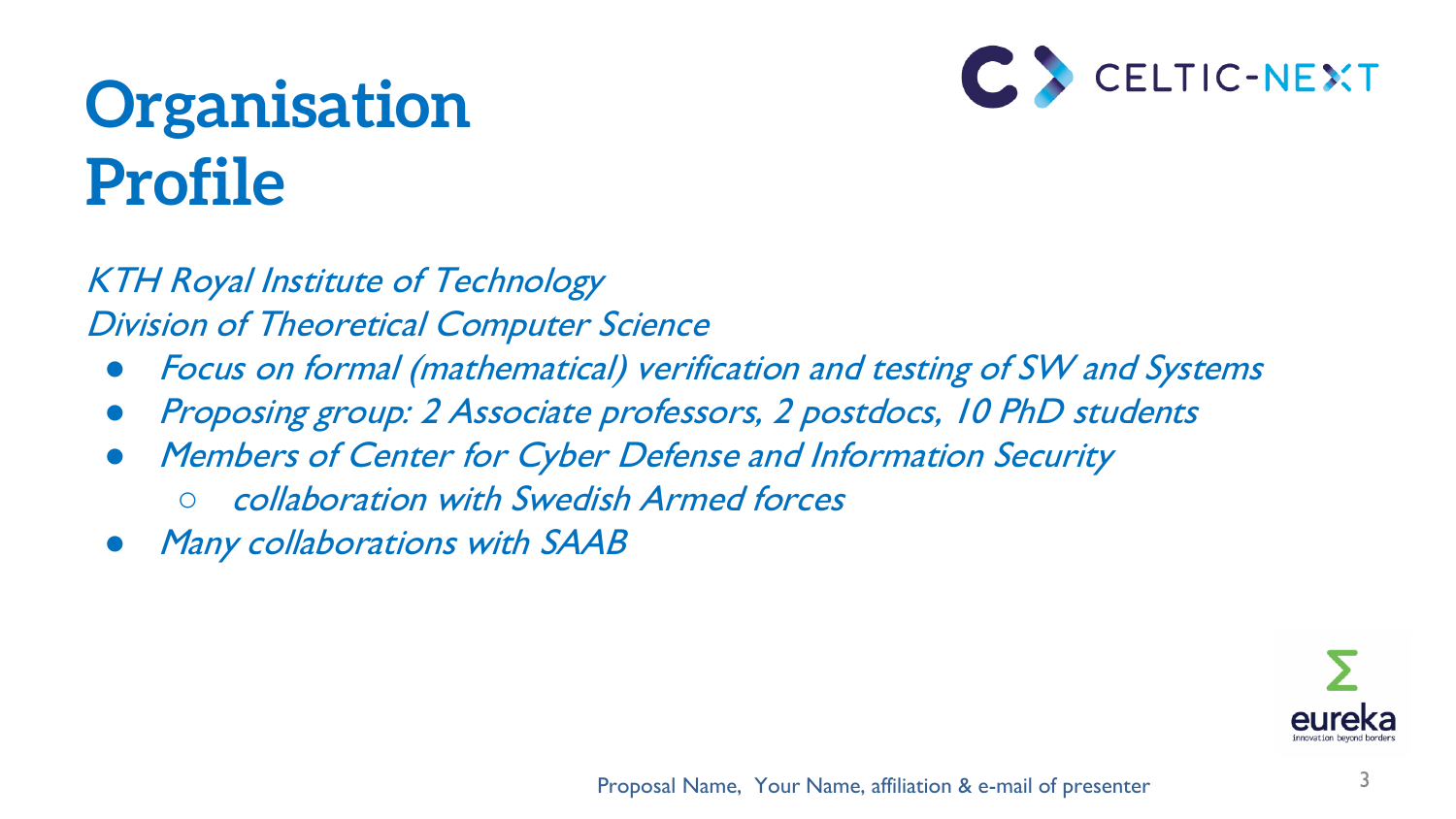### **Proposal Introduction**





#### **Wireguard**

- + Fast, Modern, Secure, Small (4 K LOC), VPN tunnel
- + Policies/routes = crypto keys
	- 4 Linux (no multiplatform)



- P4 Programmable Switches
- + High speed, programmable (new protocols), data plane
- + Policies reconfigurable by a controller

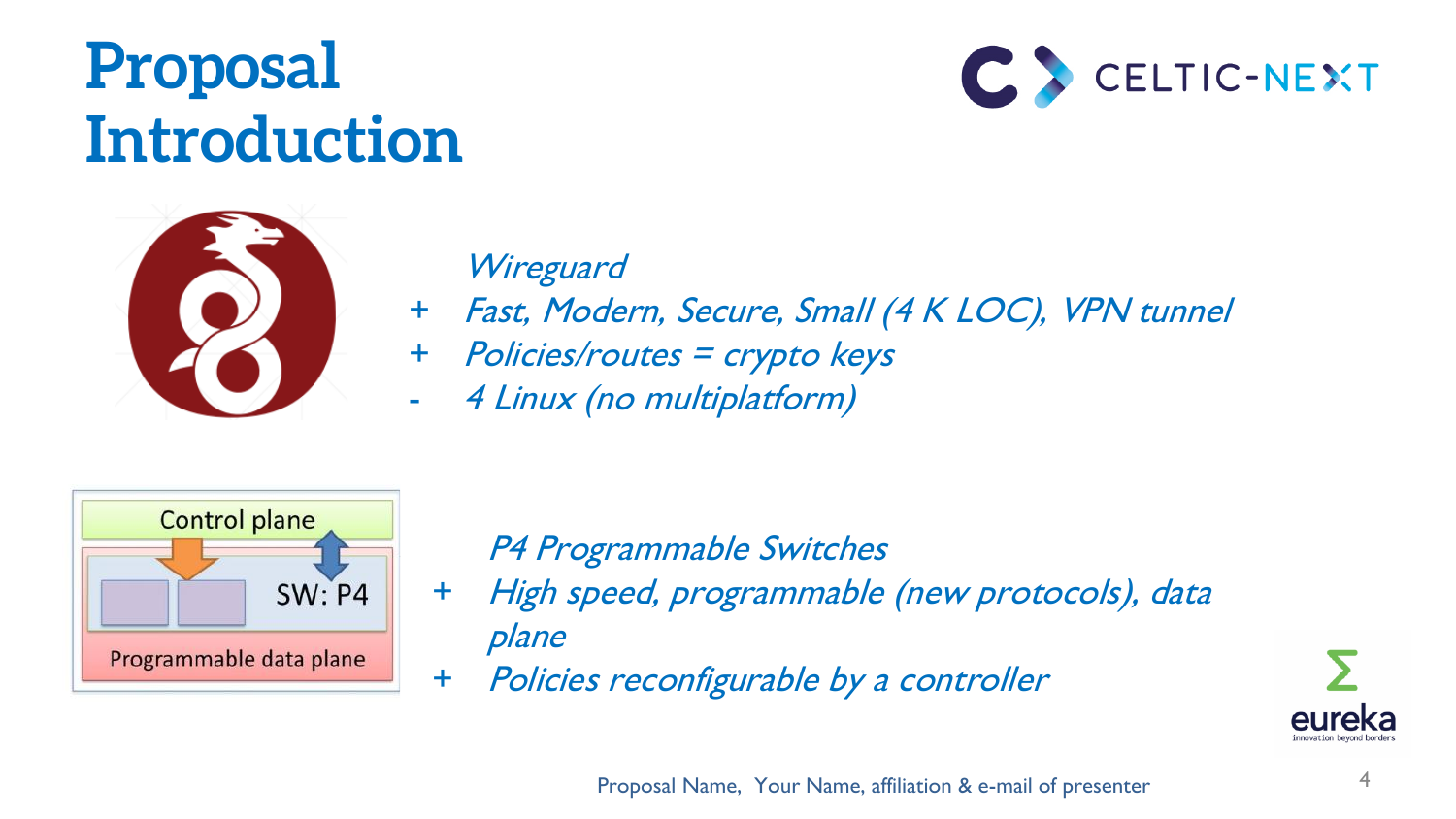### **Proposal Introduction**





#### **Wireguard**

- + Fast, Modern, Secure, Small (4 K LOC), VPN tunnel
- + Policies/routes = crypto keys
	- 4 Linux (no multiplatform)





#### P4 Programmable Switches

- + High speed, programmable (new protocols), data plane
- + Policies reconfigurable by a controller

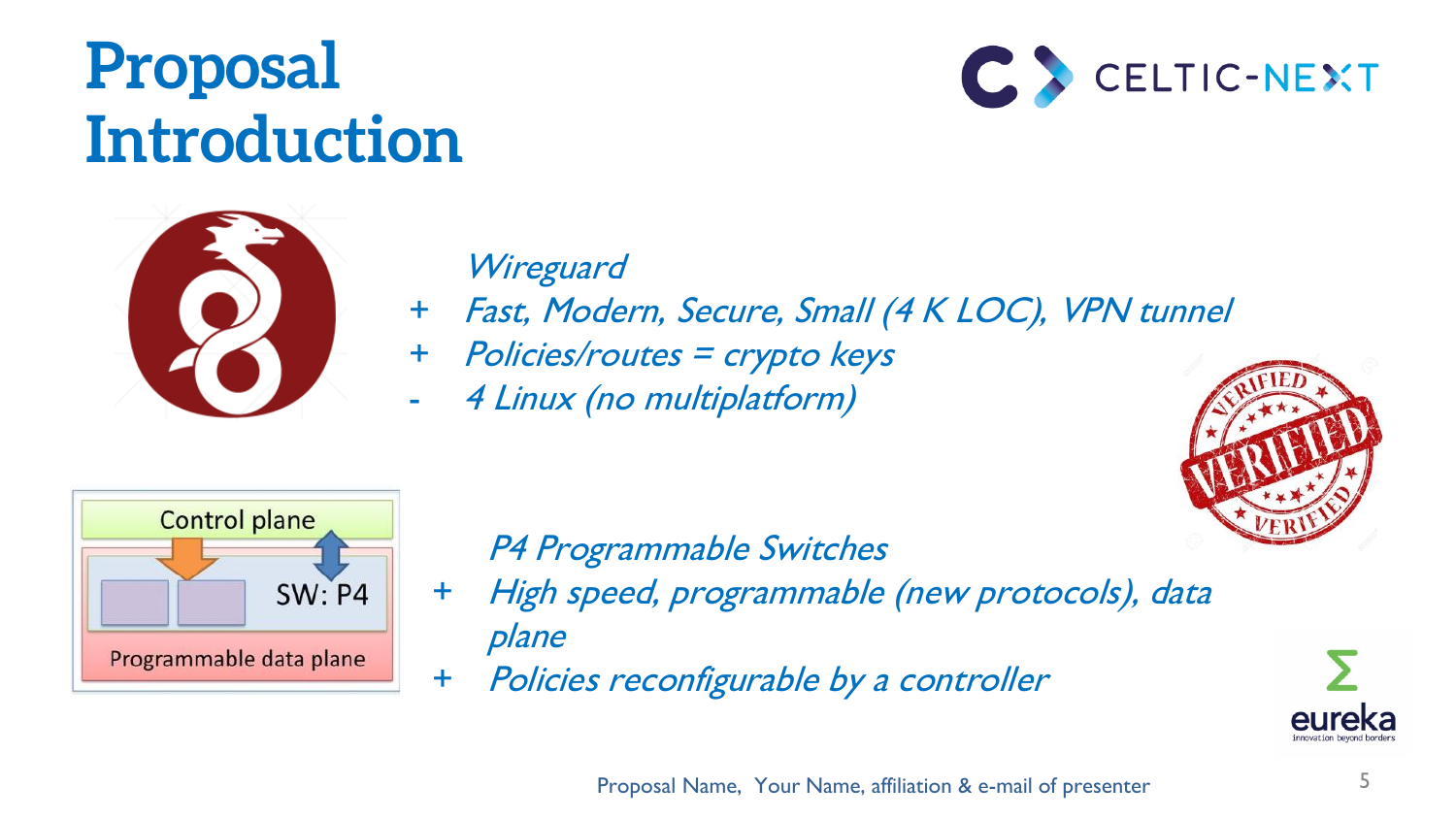## **Proposal Introduction**



- *Month 6: Selection of Programmable Switch platform*
- Month  $12$ :
	- *Prototype Static P4 wireguard implementation*
	- Control plane API for reconfigurable VPN routes
- Month 18: Deployment of P4 wireguard on the target platform
- Month 24: Control plane for reconfigurable VPN routes
- Month 30: Verification of the P4 implementation
- Month 36: Run time monitoring of VPN routes

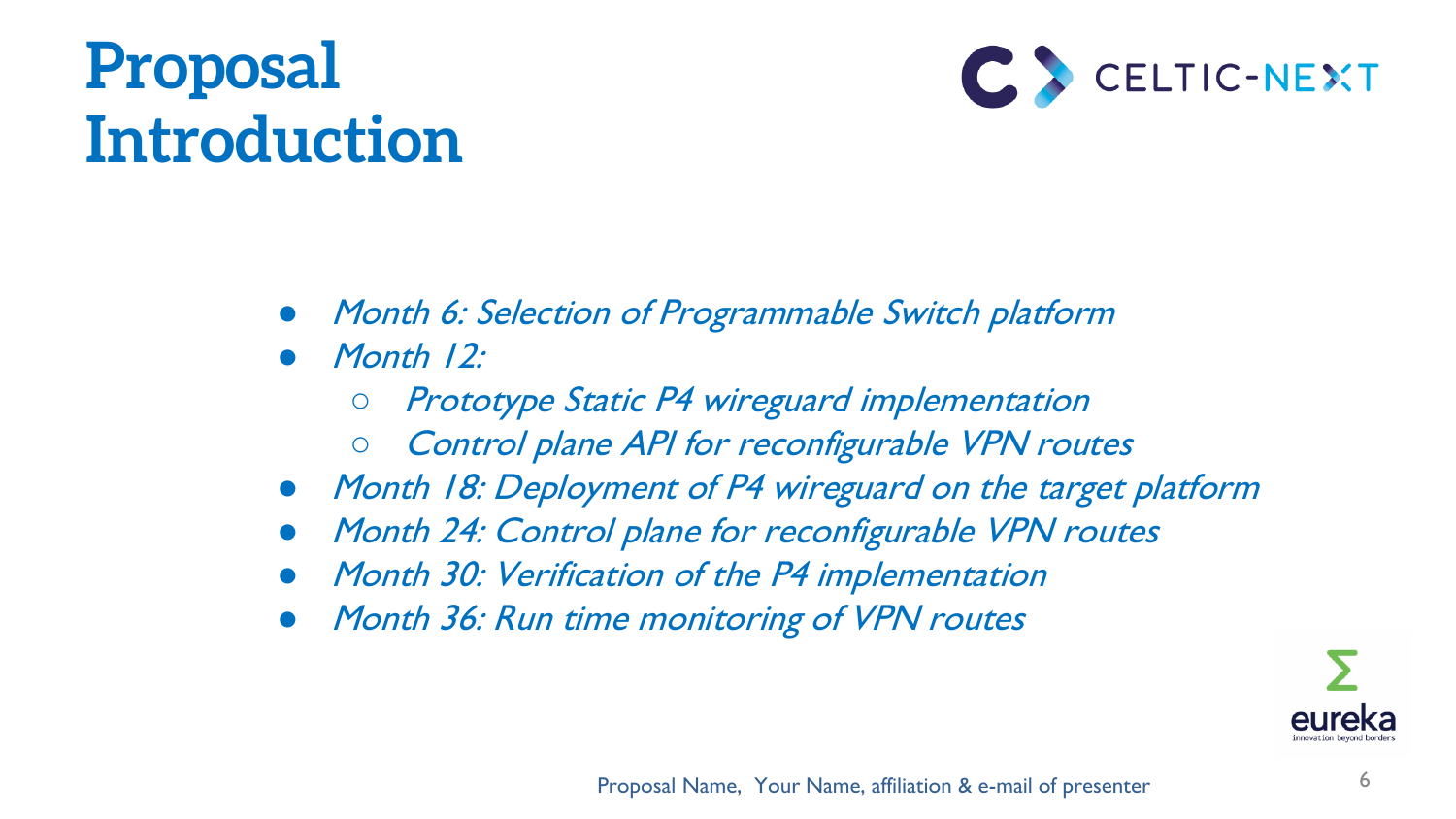



KTH (Sweden): expertise on verification, testing, and monitoring

Collaborations: SAAB (Sweden): expertise on Software Defined Networking DTU (Denmark): expertise on distributed software analysis

YOU: expertise on

- SDNs
- Usage of VPN in critical environments
- **System Security**

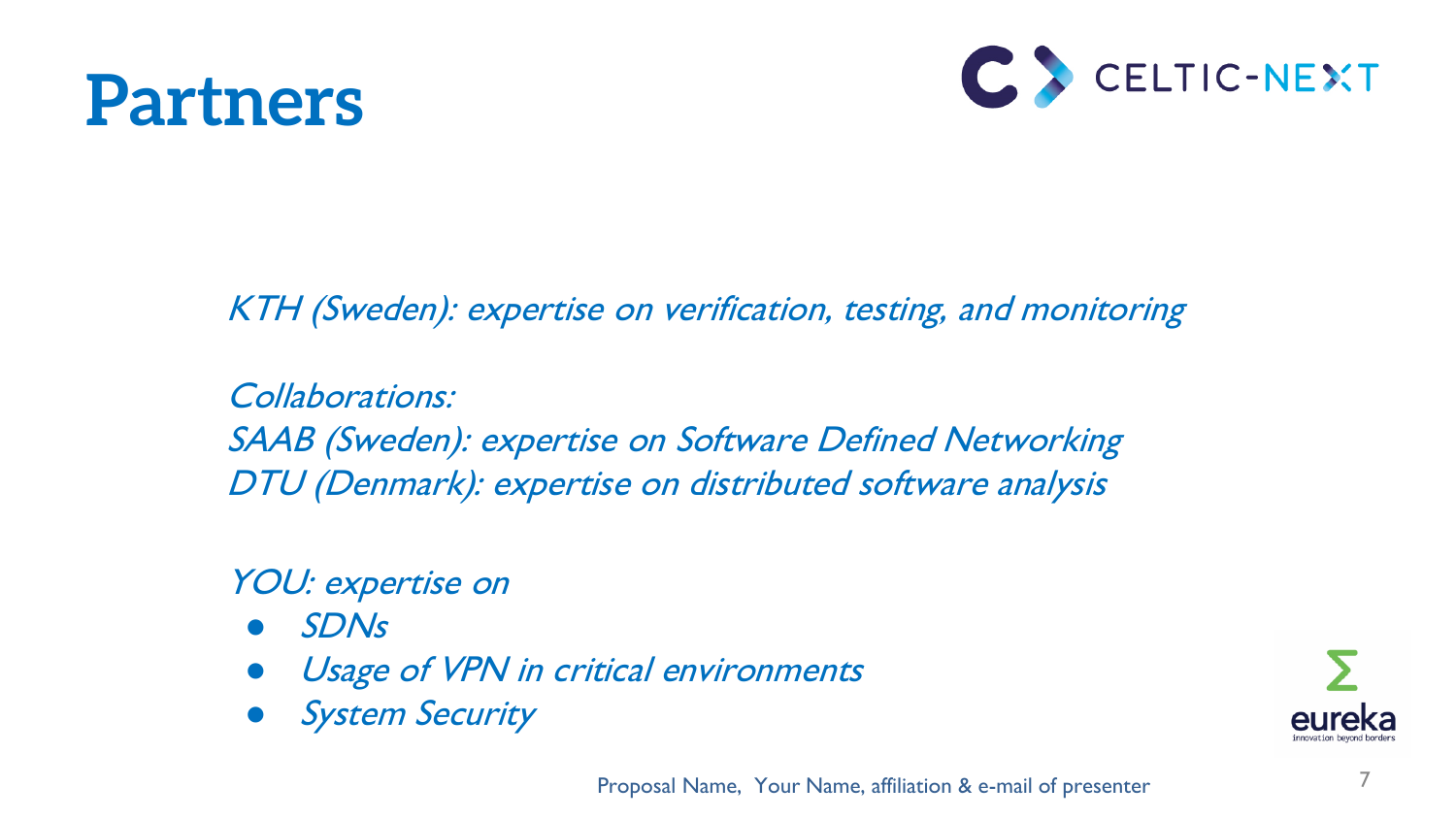

# **Join the Follow-up Telco 1st February 10.00-10:30 CET**



Join by meeting number Meeting number (access code): 2740 094 6066 Meeting password: aGNfsmgG298

Join by phone **[+49-6925511-4400](tel:+49-6925511-4400,,*01*955071414##*01*)** Germany toll [Global call-in numbers](https://eurescom.webex.com/eurescom/globalcallin.php?serviceType=MC&ED=697732507&tollFree=0)

www.celticnext.eu office@celticnext.eu [Can't join the meeting?](https://collaborationhelp.cisco.com/article/WBX000029055)